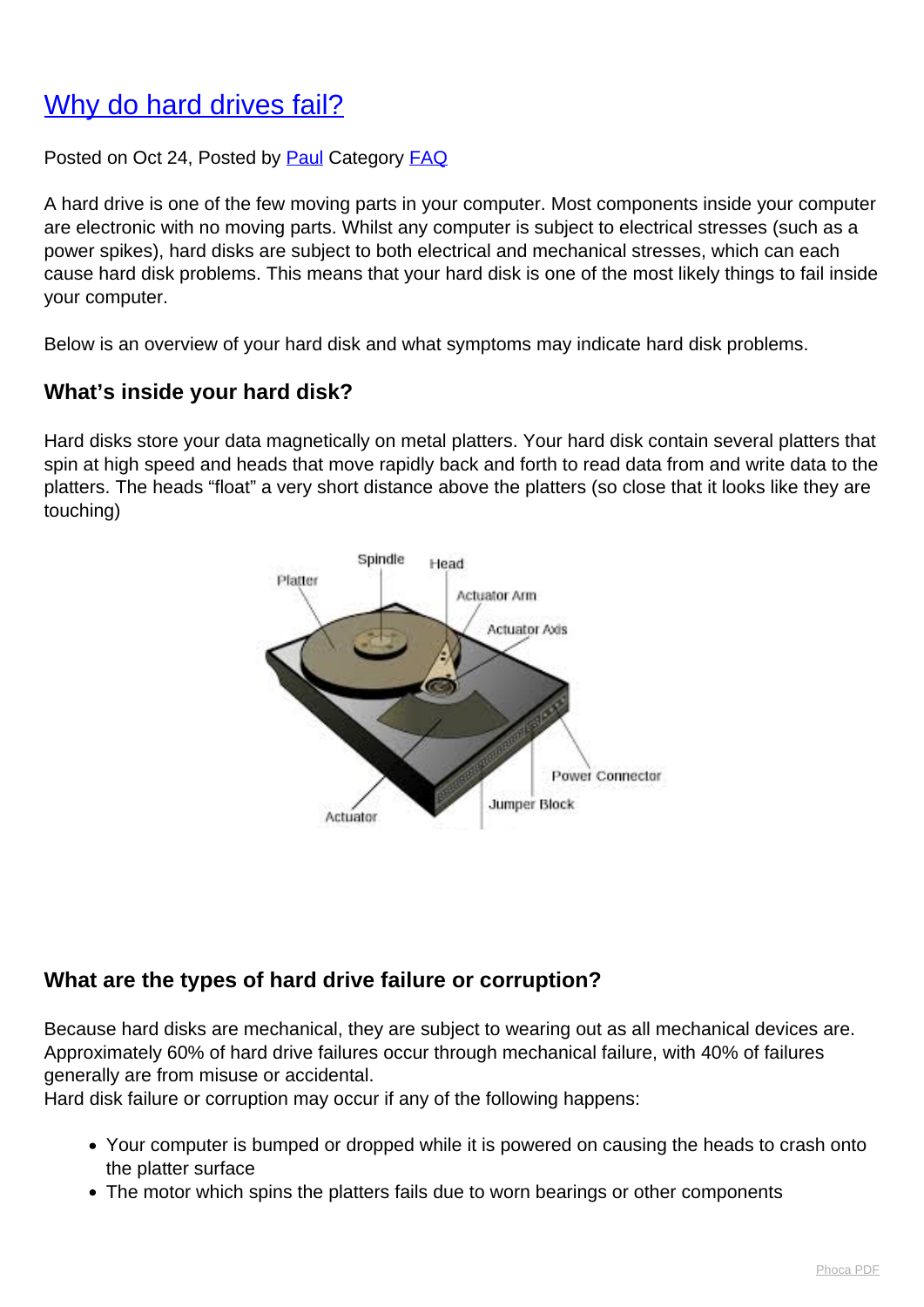- Extreme heat while running causes the hard disk electronic circuit board to fail
- There is a sudden power failure while the disk is writing
- A virus, malware, spyware or Trojan had deleted or corrupted your files.

There are two main categories of hard drive failure- physical and logical.

Physical failures are mostly likely due to a failure of the electric motor or the drive itself, but they can also happen because of a head crash (when the heads come in contact with the platters and damage the surface, usually as a result of being treated roughly or being dropped.)

Logical failures come from damage to the file system stored on the hard disk. Logical failure can happen if you have a virus / Trojan / malware or spyware, if you have accidentally deleted or moved some system files or the system driver for your hard drive has become corrupted.The computer will see the drive, but it probably won't boot into your operating system (Windows or Mac OSX for example), and if it does, your applications probably won't run or will freeze.

## **What are the warning signs of hard drive failure?**

All computers can have different problems, but symptoms that could be a warning sign of a hard drive that has failed or is failing are:

- Grinding or scratching noises while the computer is running
- The computer powers on, but will not boot into your Operating System
- Freezing or error messages during the boot process
- The computer runs slowly or freezes and you have to do a hard reset
- Files are missing
- Saving and opening documents slow down considerably
- You receive a disk read or write error from you operating system
- If your hard disk is equipped with S.M.A.R.T. (Self-Monitoring, Analysis and Reporting Technology), there will be entries in the S.M.A.R.T monitoring software that can warn you of problem

### **Can I get my data back off failed hard drive?**

Depending on the type of damage, there are several techniques we can do to diagnose and attempt recovery of your data.

If you suspect your hard drive is possibly failing, you should seek professional help as soon as possible. We don't recommend that you try and recover data yourself, because attempting this without experience in data recovery, you will likely overwrite your data or cause more damage.

In order to prevent data loss in the case of hard drive failure, you should run backups regularly. There are many backup utilities available that can automate this process so it doesn't have to be a chore or something that you might forget to do. You should also periodically do a test restore of your data to ensure that your backups are working correctly.

If you have any questions in regards to this article, need assistance diagnosing a possible hard drive failure or setup of backup software, please contact our friendly team who are always happy to help.